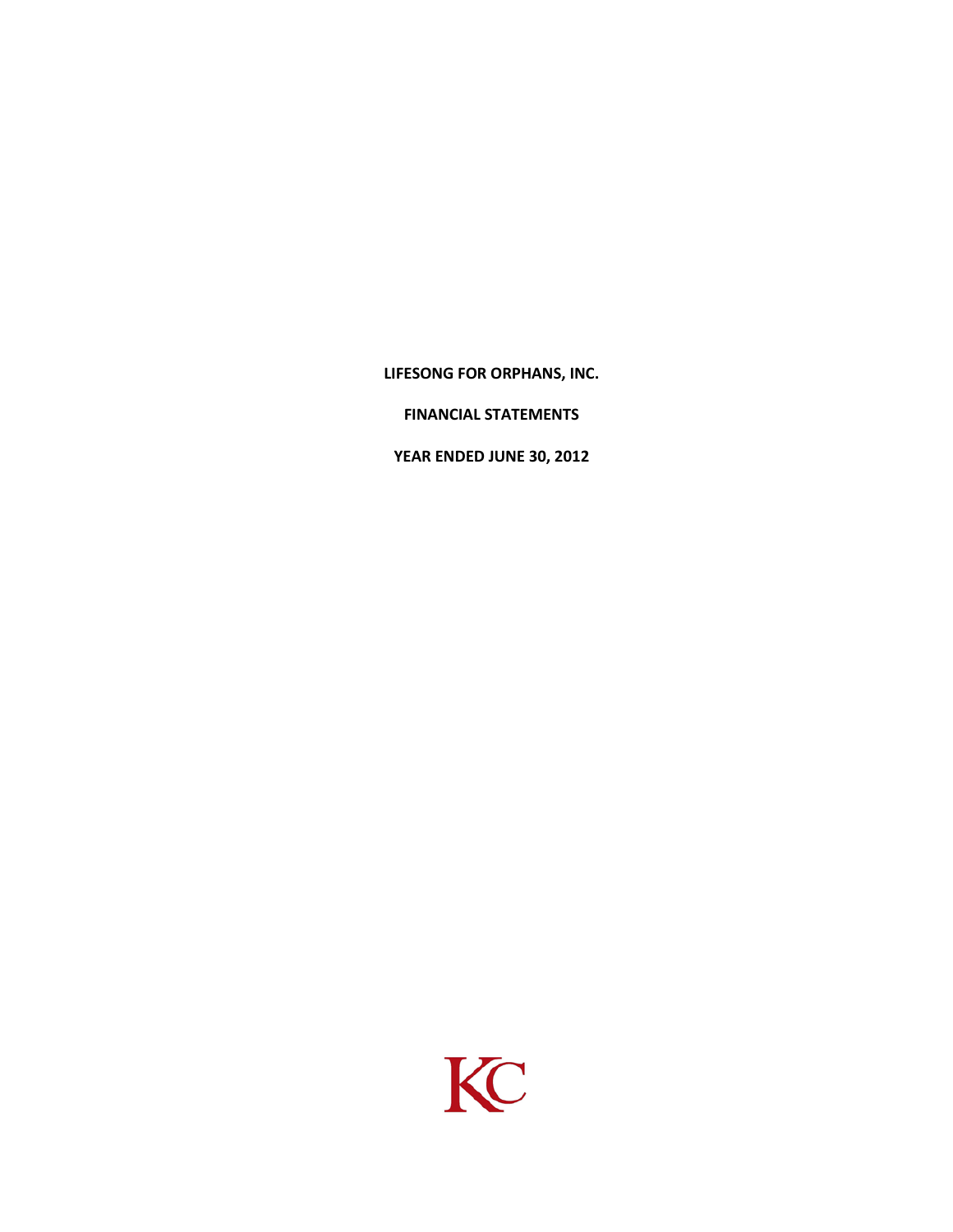# TABLE OF CONTENTS

|                                         | Page<br>Number |
|-----------------------------------------|----------------|
| <b>INDEPENDENT AUDITOR'S REPORT</b>     |                |
| <b>FINANCIAL STATEMENTS</b>             |                |
| <b>Statement of Financial Position</b>  | 2              |
| <b>Statement of Activities</b>          | 3              |
| <b>Statement of Functional Expenses</b> | 4              |
| <b>Statement of Cash Flows</b>          | 6              |
| <b>Notes to Financial Statements</b>    | 8              |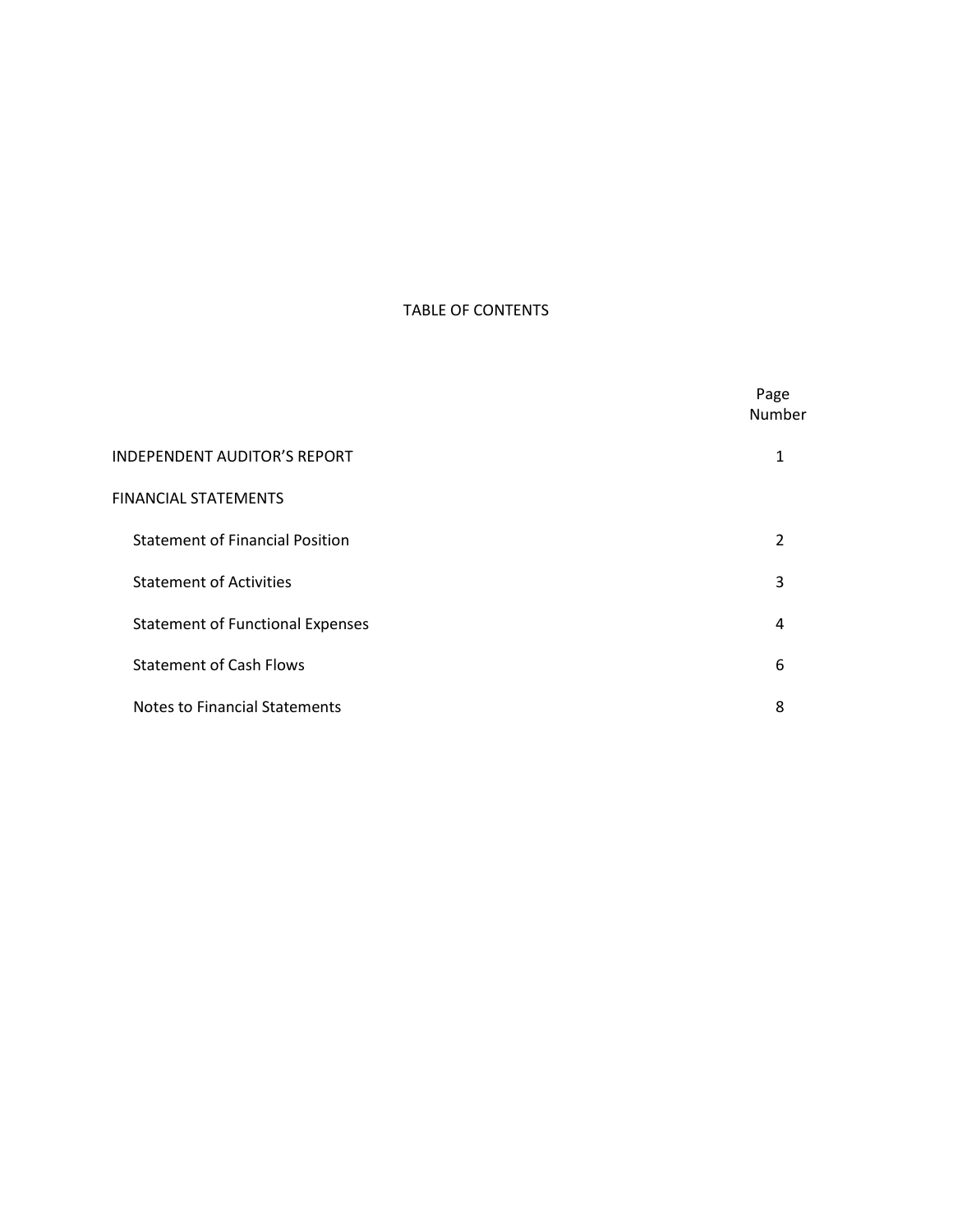

Koch Consultants, Ltd. P.O. Box 1400 Tremont, IL 61568 Phone 309.267.3796 Fax 309.216.3796 www.kochconsultants.com Certified Public Accountants & Consultants

### INDEPENDENT AUDITOR'S REPORT

To the Board of Directors Lifesong for Orphans, Inc. Gridley, Illinois

We have audited the accompanying statement of financial position of **Lifesong for Orphans, Inc.** (a nonprofit organization) as of June 30, 2012, and the related statements of activities, functional expenses and cash flows for the year then ended. These financial statements are the responsibility of the Organization's management. Our responsibility is to express an opinion on these financial statements based on our audit.

We conducted our audit in accordance with auditing standards generally accepted in the United States of America. Those standards require that we plan and perform the audit to obtain reasonable assurance about whether the financial statements are free of material misstatement. An audit includes examining, on a test basis, evidence supporting the amounts and disclosures in the financial statements. An audit also includes assessing the accounting principles used and significant estimates made by management, as well as evaluating the overall financial statement presentation. We believe that our audit provides a reasonable basis for our opinion.

In our opinion, the financial statements referred to above present fairly, in all material respects, the financial position of Lifesong for Orphans, Inc. as of June 30, 2012, and the changes in its net assets and its cash flows for the year then ended in conformity with accounting principles generally accepted in the United States of America.

February 20, 2013

Koth Consultants 2td.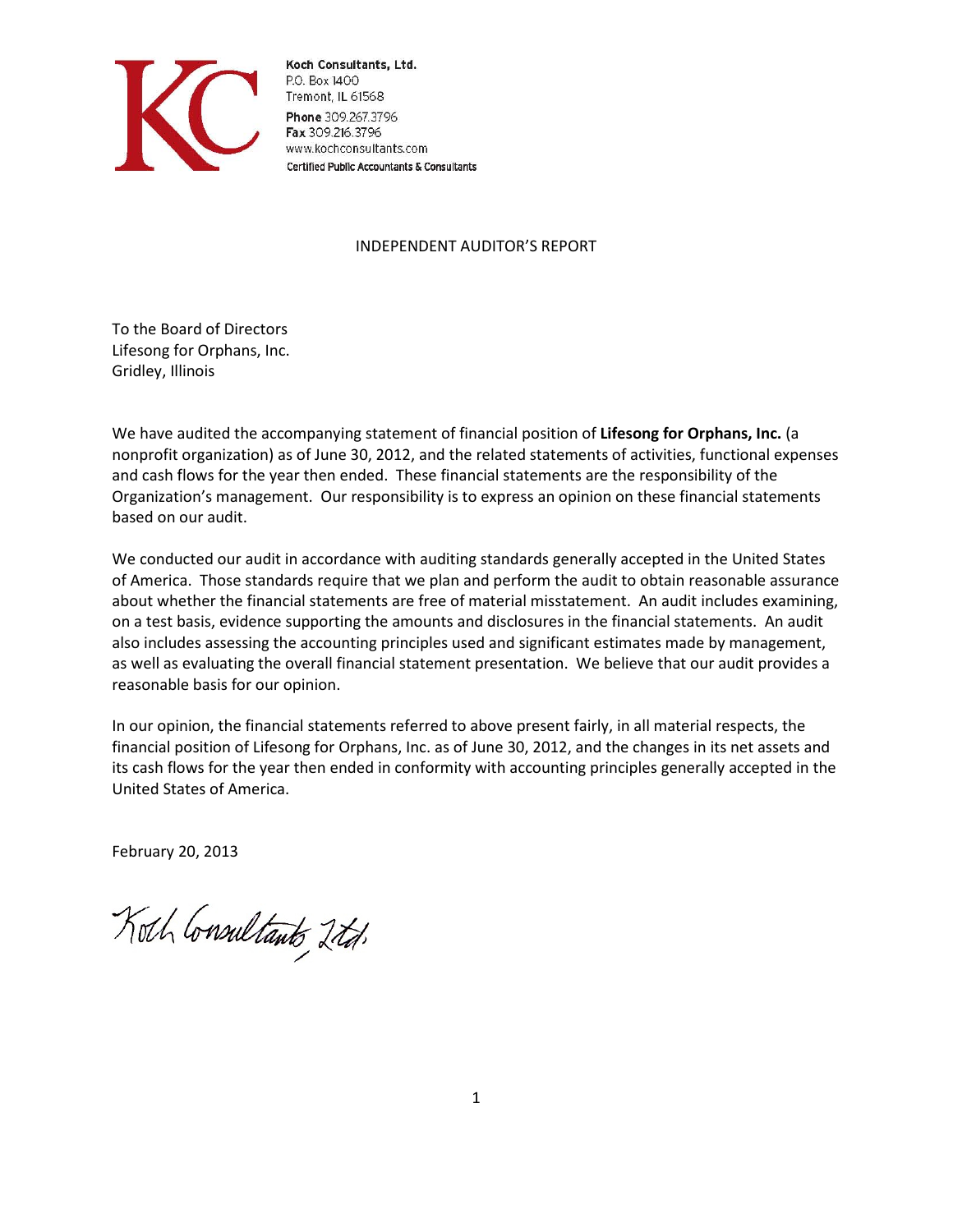# LIFESONG FOR ORPHANS, INC. STATEMENT OF FINANCIAL POSITION JUNE 30, 2012

### ASSETS

| Cash                                             | \$1,854,440 |
|--------------------------------------------------|-------------|
| Mission field advances                           | 161,348     |
| Certificates of deposit                          | 2,006,601   |
| Receivable from TMG Foundation (a related party) | 95,412      |
| Prepaid expenses and other                       | 12,384      |
| Notes receivable                                 | 443,075     |
| Property and equipment, net                      | 3,503,156   |
|                                                  |             |
|                                                  | \$8,076,416 |

## LIABILITIES AND NET ASSETS

| Liabilities<br>Accounts payable<br>Accrued expenses | \$<br>145,996<br>39,644 |
|-----------------------------------------------------|-------------------------|
|                                                     | 185,640                 |
| Net assets                                          |                         |
| Unrestricted                                        | 3,341,751               |
| Temporarily restricted                              | 4,549,025               |
|                                                     | 7,890,776               |
|                                                     | \$8,076,416             |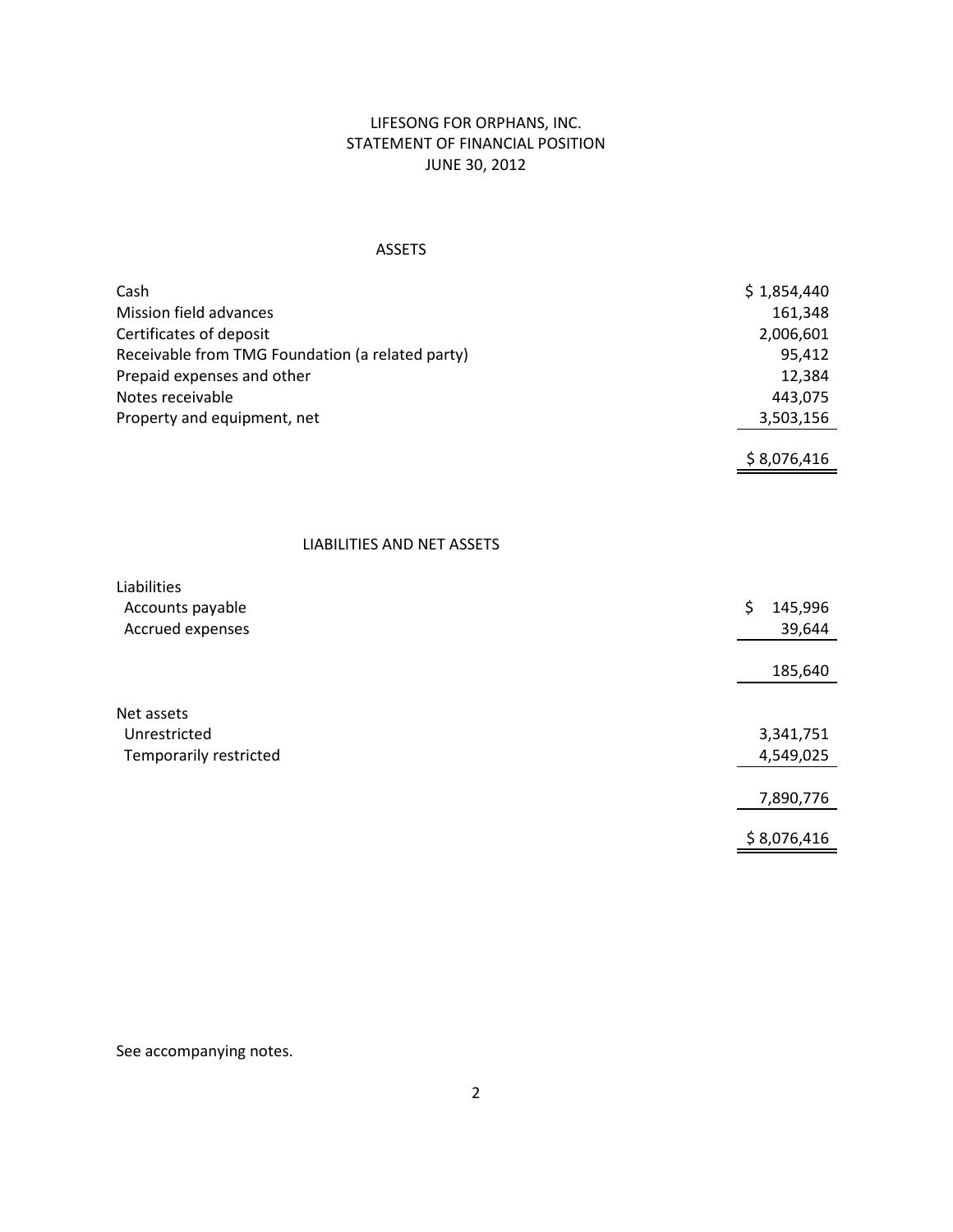# LIFESONG FOR ORPHANS, INC. STATEMENT OF ACTIVITIES YEAR ENDED JUNE 30, 2012

|                                                 | Unrestricted  | Restricted    | Total            |  |
|-------------------------------------------------|---------------|---------------|------------------|--|
| PUBLIC SUPPORT AND REVENUE                      |               |               |                  |  |
| <b>General contributions</b>                    | \$<br>981,931 | \$7,672,636   | \$8,654,567      |  |
| <b>Contributions from TMG Foundation</b>        | 435,685       | 293,960       | 729,645          |  |
| Other income                                    | 51,668        | 504           | 52,172           |  |
| NET ASSETS RELEASED FROM RESTRICTIONS           | 6,215,942     | (6, 215, 942) |                  |  |
|                                                 | 7,685,226     |               | 9,436,384        |  |
|                                                 |               | 1,751,158     |                  |  |
| <b>EXPENSES</b>                                 |               |               |                  |  |
| Program services                                | 6,475,382     |               | 6,475,382        |  |
|                                                 |               |               |                  |  |
| Supporting activities<br>Management and general | 259,305       |               | 259,305          |  |
| Fund raising                                    | 288,733       |               | 288,733          |  |
|                                                 |               |               |                  |  |
|                                                 | 548,038       |               | 548,038          |  |
|                                                 |               |               |                  |  |
|                                                 | 7,023,420     |               | 7,023,420        |  |
| <b>CHANGE IN NET ASSETS</b>                     | 661,806       | 1,751,158     | 2,412,964        |  |
| NET ASSETS - BEGINNING                          | 2,679,945     | 2,797,867     | 5,477,812        |  |
| <b>NET ASSETS - ENDING</b>                      | 3,341,751     | \$4,549,025   | \$.<br>7,890,776 |  |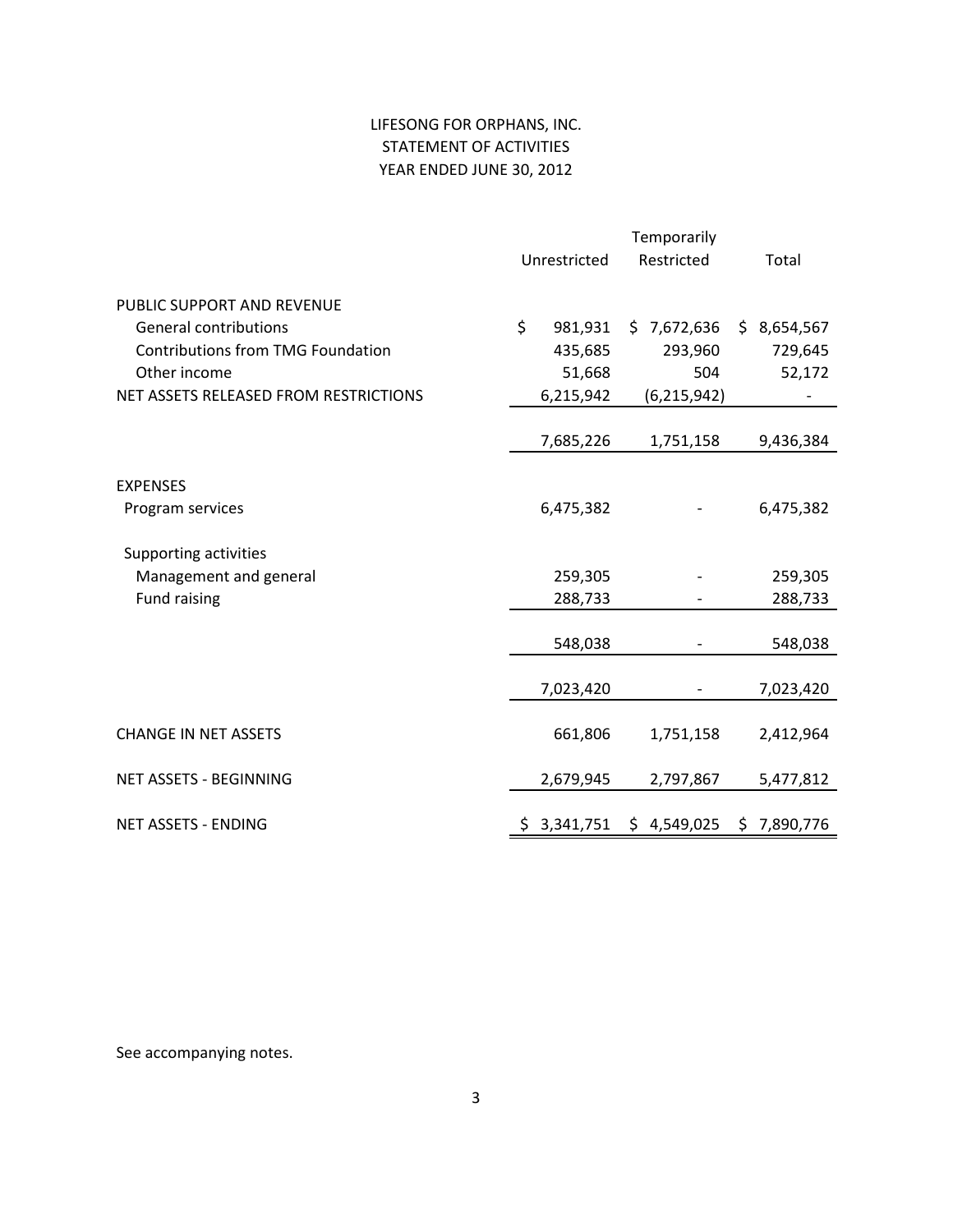# LIFESONG FOR ORPHANS, INC. STATEMENT OF FUNCTIONAL EXPENSES YEAR ENDED JUNE 30, 2012

|                               | The |           |    |           |            |           |              |         |
|-------------------------------|-----|-----------|----|-----------|------------|-----------|--------------|---------|
|                               |     | Adoption  |    | Orphan    |            | Forgotten |              | Mission |
|                               |     | Grants    |    | Care      | Initiative |           | <b>Trips</b> |         |
| Salaries and wages            | \$  | 113,386   | \$ | 567,067   | \$         | 24,013    | \$           |         |
| Employee benefits             |     | 11,134    |    | 30,140    |            | 2,339     |              |         |
| Payroll taxes                 |     | 4,229     |    | 13,842    |            | 2,676     |              |         |
|                               |     | 128,749   |    | 611,049   |            | 29,028    |              |         |
| <b>Grants and allocations</b> |     | 500       |    | 336,140   |            |           |              |         |
| Specific assistance           |     | 3,780,252 |    |           |            |           |              |         |
| Professional fees             |     | 45,509    |    | 13,269    |            |           |              |         |
| Office expenses               |     | 12,640    |    | 28,832    |            | 240       |              | 379     |
| Ministry supplies             |     | 11,507    |    | 590,787   |            | 25,188    |              | 1,802   |
| Occupancy                     |     | 6,646     |    | 87,832    |            | 1,867     |              | 606     |
| Conferences and training      |     | 15,481    |    | 7,857     |            |           |              |         |
| Travel                        |     | 27,280    |    | 121,420   |            | 750       |              | 366,223 |
| Marketing and development     |     | 538       |    | 1,857     |            | 45        |              |         |
| Miscellaneous                 |     | 559       |    | 44,648    |            | 720       |              | 4,220   |
| Depreciation                  |     | 2,658     |    | 158,054   |            |           |              |         |
|                               | \$  | 4,032,319 | S. | 2,001,745 | \$         | 57,838    | \$           | 373,230 |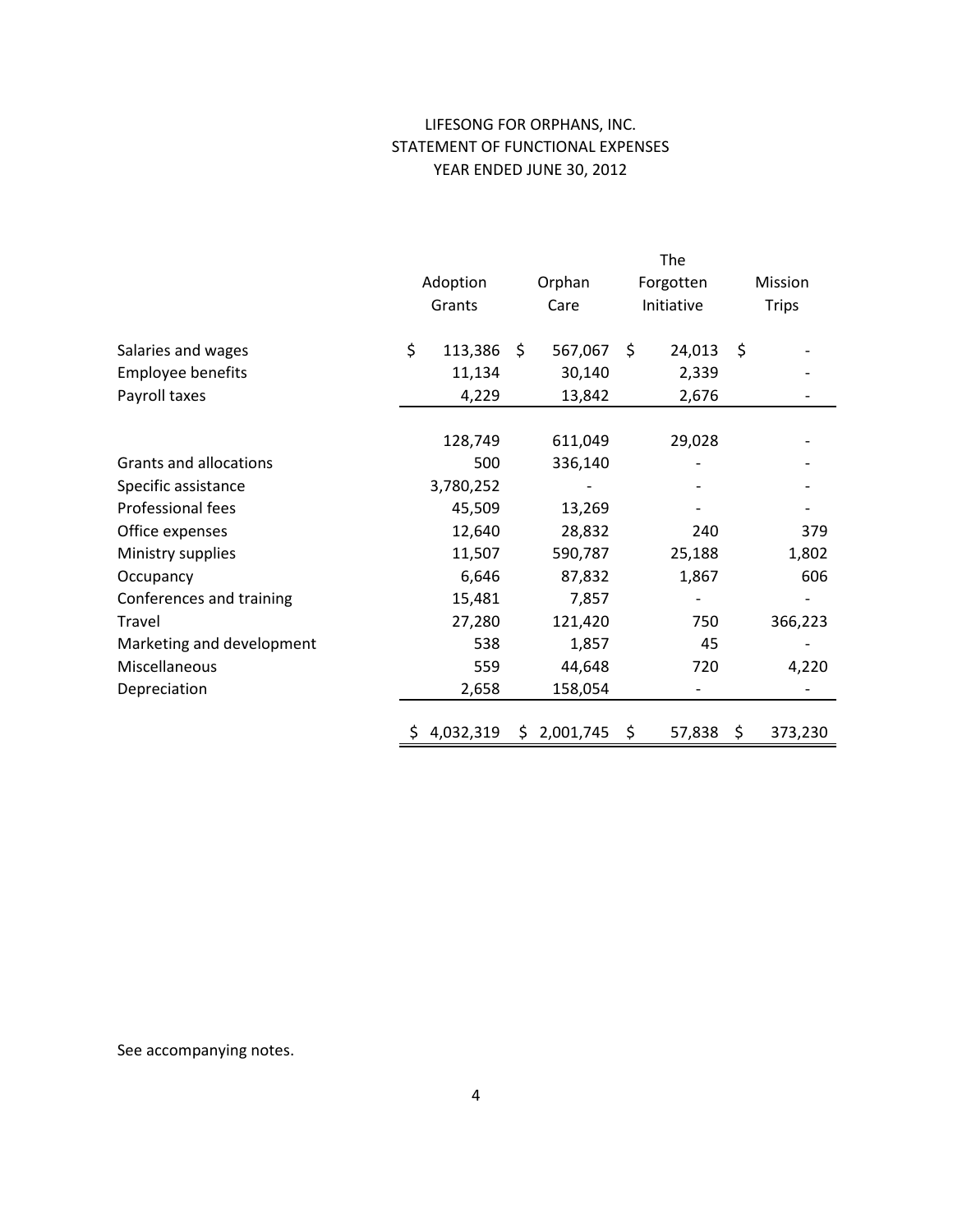|              |     | Total     |               |               |    | Total      |     |           |  |
|--------------|-----|-----------|---------------|---------------|----|------------|-----|-----------|--|
| Endowment    |     | Program   | Management    | Fund          |    | Supporting |     | Total     |  |
| Fund         |     | Services  | and General   | Raising       |    | Activities |     | Expenses  |  |
|              |     |           |               |               |    |            |     |           |  |
| \$           | \$  | 704,466   | \$<br>143,408 | \$<br>89,996  | \$ | 233,404    | \$  | 937,870   |  |
|              |     | 43,613    | 13,368        | 7,041         |    | 20,409     |     | 64,022    |  |
|              |     | 20,747    | 5,568         | 6,060         |    | 11,628     |     | 32,375    |  |
|              |     |           |               |               |    |            |     |           |  |
|              |     | 768,826   | 162,344       | 103,097       |    | 265,441    |     | 1,034,267 |  |
| 10,250       |     | 346,890   |               |               |    |            |     | 346,890   |  |
|              |     | 3,780,252 |               |               |    |            |     | 3,780,252 |  |
|              |     | 58,778    | 35,461        | 12,682        |    | 48,143     |     | 106,921   |  |
|              |     | 42,091    | 17,057        | 41,059        |    | 58,116     |     | 100,207   |  |
|              |     | 629,284   |               |               |    |            |     | 629,284   |  |
|              |     | 96,951    | 8,216         | 8,056         |    | 16,272     |     | 113,223   |  |
|              |     | 23,338    | 7,803         | 7,618         |    | 15,421     |     | 38,759    |  |
|              |     | 515,673   | 3,675         | 37,768        |    | 41,443     |     | 557,116   |  |
|              |     | 2,440     | 183           | 78,186        |    | 78,369     |     | 80,809    |  |
|              |     | 50,147    | 3,147         | 267           |    | 3,414      |     | 53,561    |  |
|              |     | 160,712   | 21,419        |               |    | 21,419     |     | 182,131   |  |
|              |     |           |               |               |    |            |     |           |  |
| \$<br>10,250 | \$. | 6,475,382 | \$<br>259,305 | \$<br>288,733 | \$ | 548,038    | \$. | 7,023,420 |  |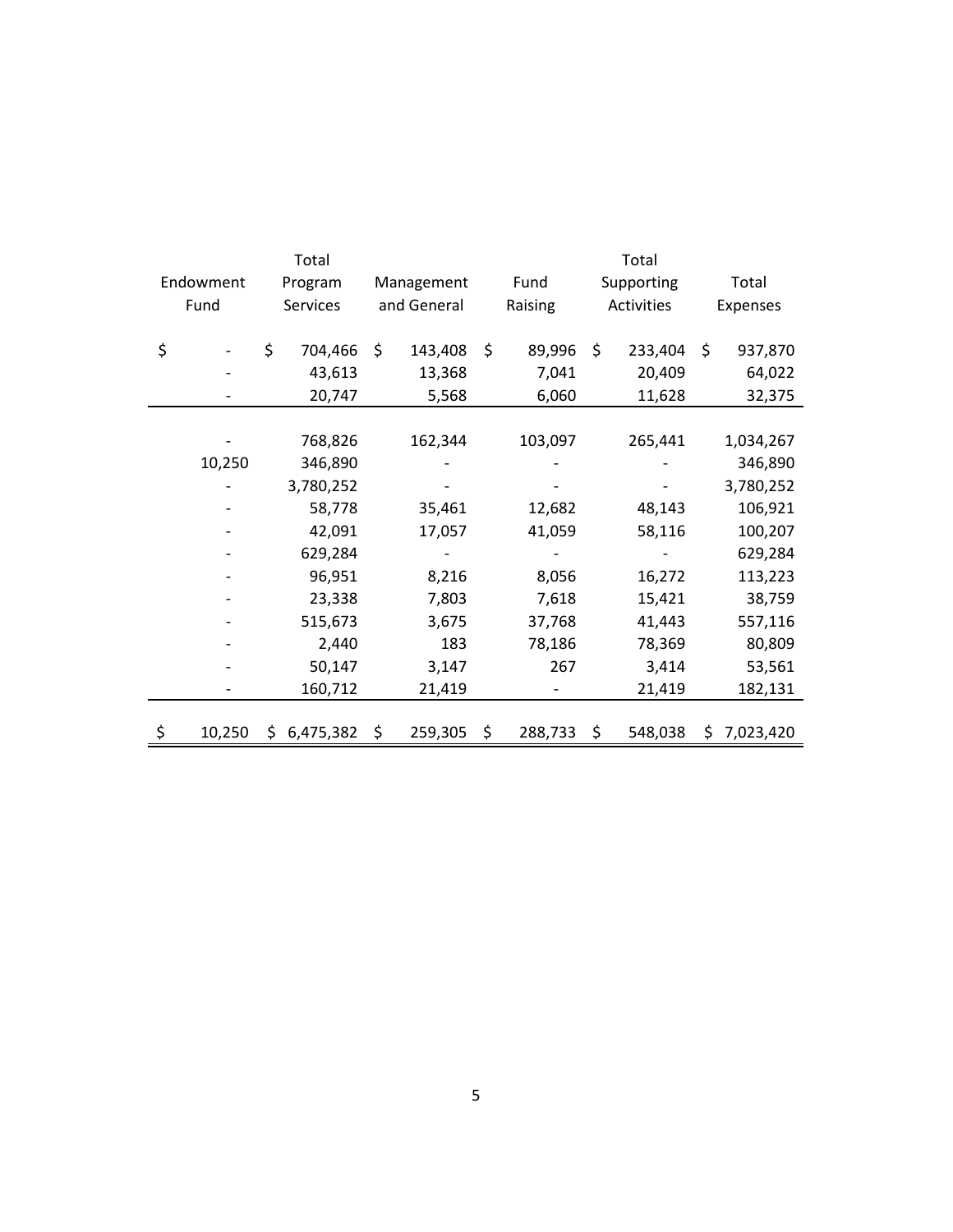# LIFESONG FOR ORPHANS, INC. STATEMENT OF CASH FLOWS YEAR ENDED JUNE 30, 2012

# CASH FLOWS FROM OPERATING ACTIVITIES

| Change in net assets                                 | Ś.<br>2,412,964 |
|------------------------------------------------------|-----------------|
| Adjustments to reconcile change in net assets to net |                 |
| cash provided by operating activities                |                 |
| Depreciation                                         | 182,131         |
| Change in notes receivable reserve account           | (1,100)         |
| Contributions restricted for property and equipment  | (905, 525)      |
| Gain on sale of property and equipment               | (14,000)        |
| Non-cash contributions received                      | (729, 645)      |
| (Increase) decrease in operating assets              |                 |
| Prepaid expenses and other                           | 22,368          |
| Advances to field missions                           | (2, 134, 240)   |
| Advances used by field missions                      | 2,060,666       |
| Increase (decrease) in operating liabilities         |                 |
| Accounts payable                                     | 65,727          |
| Accrued expenses                                     | (23, 307)       |
| Net cash provided by operating activities            | 936,039         |
| CASH FLOWS FROM INVESTING ACTIVITIES                 |                 |
| Acquisitions of property and equipment               | (863, 023)      |
| Proceeds from sale of property and equipment         | 14,000          |
| Purchases of certificates of deposit                 | (2,006,601)     |
| Maturities of certificates of deposit                | 500,000         |
| Notes receivable advances                            | (194, 153)      |
| Notes receivable repayments received                 | 226,532         |
| Net cash used in investing activities                | (2,323,245)     |
|                                                      |                 |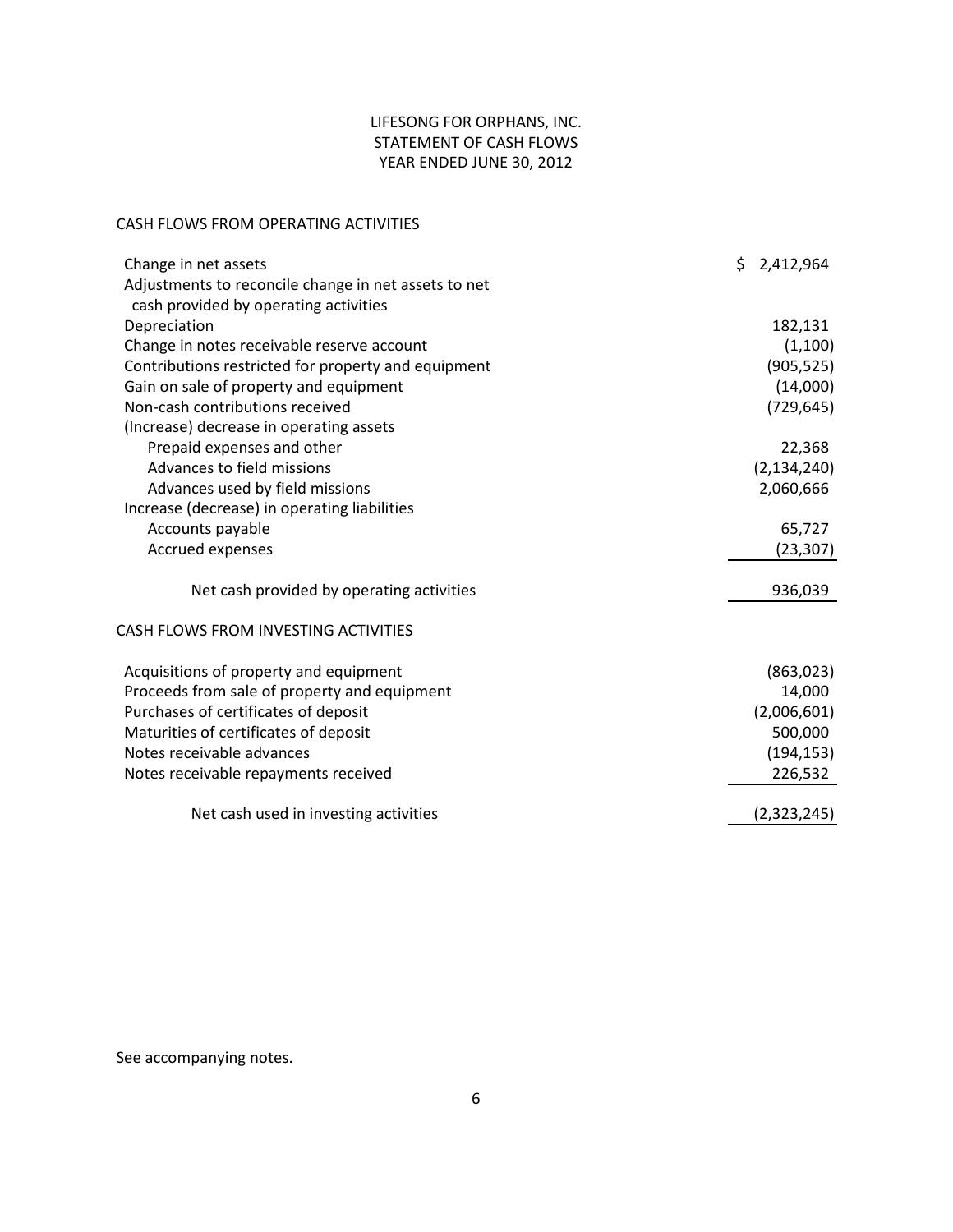# LIFESONG FOR ORPHANS, INC. STATEMENT OF CASH FLOWS (CONTINUED) YEAR ENDED JUNE 30, 2012

# CASH FLOWS FROM FINANCING ACTIVITIES

| Advances from related party<br>Repayments to related party<br>Contributions restricted for property and equipment | 812,000<br>(21,046)<br>905,525 |
|-------------------------------------------------------------------------------------------------------------------|--------------------------------|
| Net cash provided by financing activities                                                                         | 1,696,479                      |
| <b>INCREASE IN CASH</b>                                                                                           | 309,273                        |
| CASH AT BEGINNING OF YEAR                                                                                         | 1,545,167                      |
| CASH AT END OF YEAR                                                                                               | 1,854,440                      |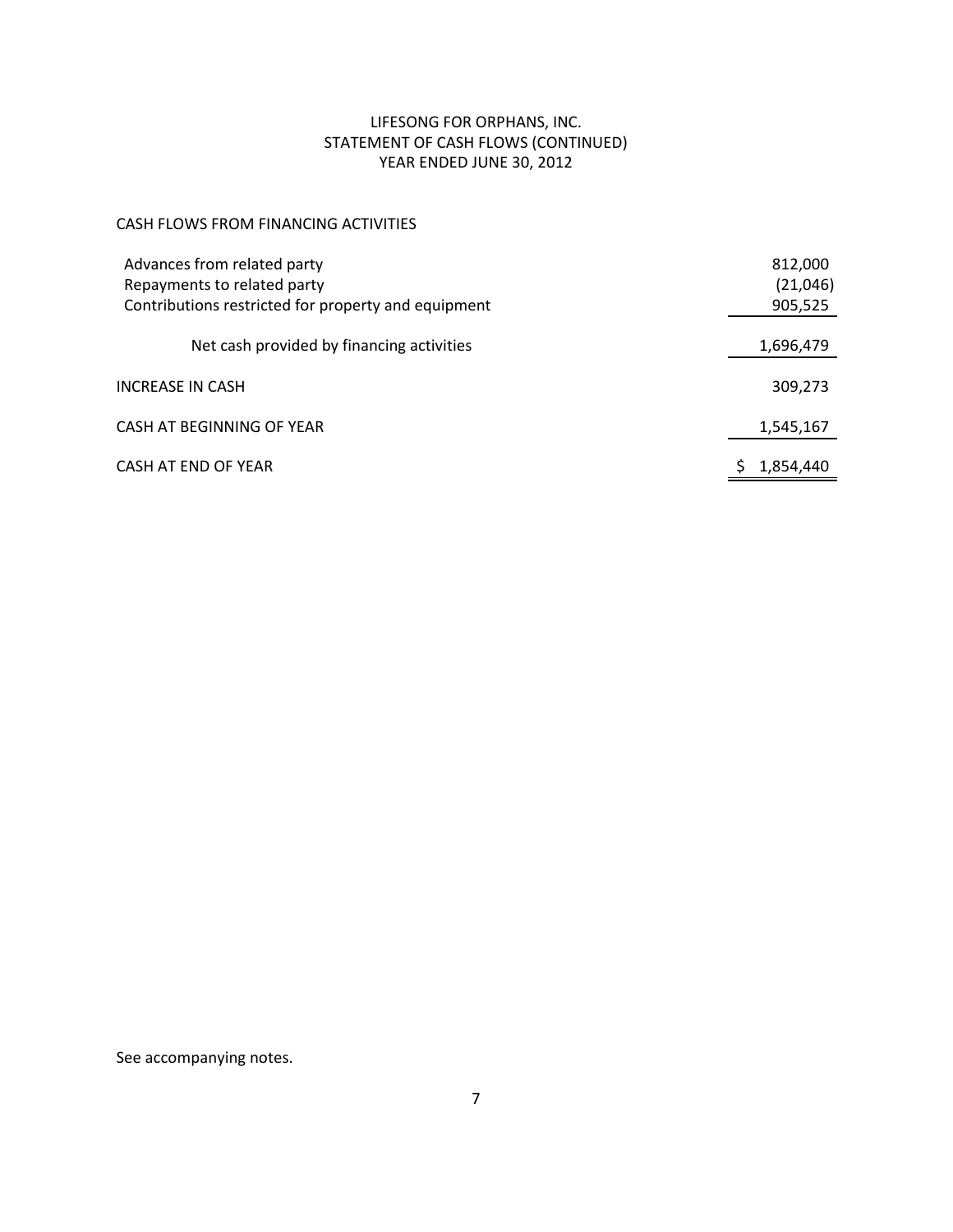# LIFESONG FOR ORPHANS, INC. NOTES TO FINANCIAL STATEMENTS YEAR ENDED JUNE 30, 2012

### NOTE 1. SUMMARY OF SIGNIFICANT ACCOUNTING POLICIES

### **Operations**

Lifesong for Orphans, Inc. (Lifesong) is a nonprofit organization formed to advance the extension of the Kingdom of God throughout the world; to provide charitable assistance to orphans; and to assist other religious and charitable organizations in the fulfillment of similar purposes. Currently, Lifesong's work is focused on the following:

- Providing grants and loans to assist in the adoption of orphans by Christian families; provide post-adoption assistance including literature, counseling and training
- Providing support to orphans in Ethiopia, Guatemala, Honduras, India, Ivory Coast, Liberia, Peru, Ukraine and Zambia including –
	- o Humanitarian aid to orphanages and to other organizations supporting orphans
	- o Establishing schools, transition homes and other living quarters
	- o Biblical training in orphanages
	- o Business activities to provide job opportunities for orphans and their caretakers
	- o Job skill training to prepare orphans for their future role in society
- Educating, equipping and supporting mentors to meet the needs of the foster care community
- Coordination of short-term mission trips to project locations

### Accounting Estimates

The preparation of financial statements in conformity with generally accepted accounting principles requires the use of estimates based on management's knowledge and experience. Due to their prospective nature, actual results could differ from those estimates.

## Basis of Presentation

The financial statements are presented on the accrual basis of accounting. Revenues are recognized when earned and expenses when incurred. Lifesong's financial statement presentation reports information regarding its net assets and changes therein according to three classes: unrestricted, temporarily restricted, and permanently restricted. Lifesong currently has no permanently restricted net assets.

## Restricted and Unrestricted Revenue and Support

Contributions are recognized as revenue when the donor makes a promise to give to Lifesong that is, in substance, unconditional. Gifts of cash and other assets are reported as restricted support if they are received with donor restrictions that limit the use of the donated assets. Donor-restricted contributions are reported as increases in temporarily or permanently restricted net assets depending on the nature of the restrictions.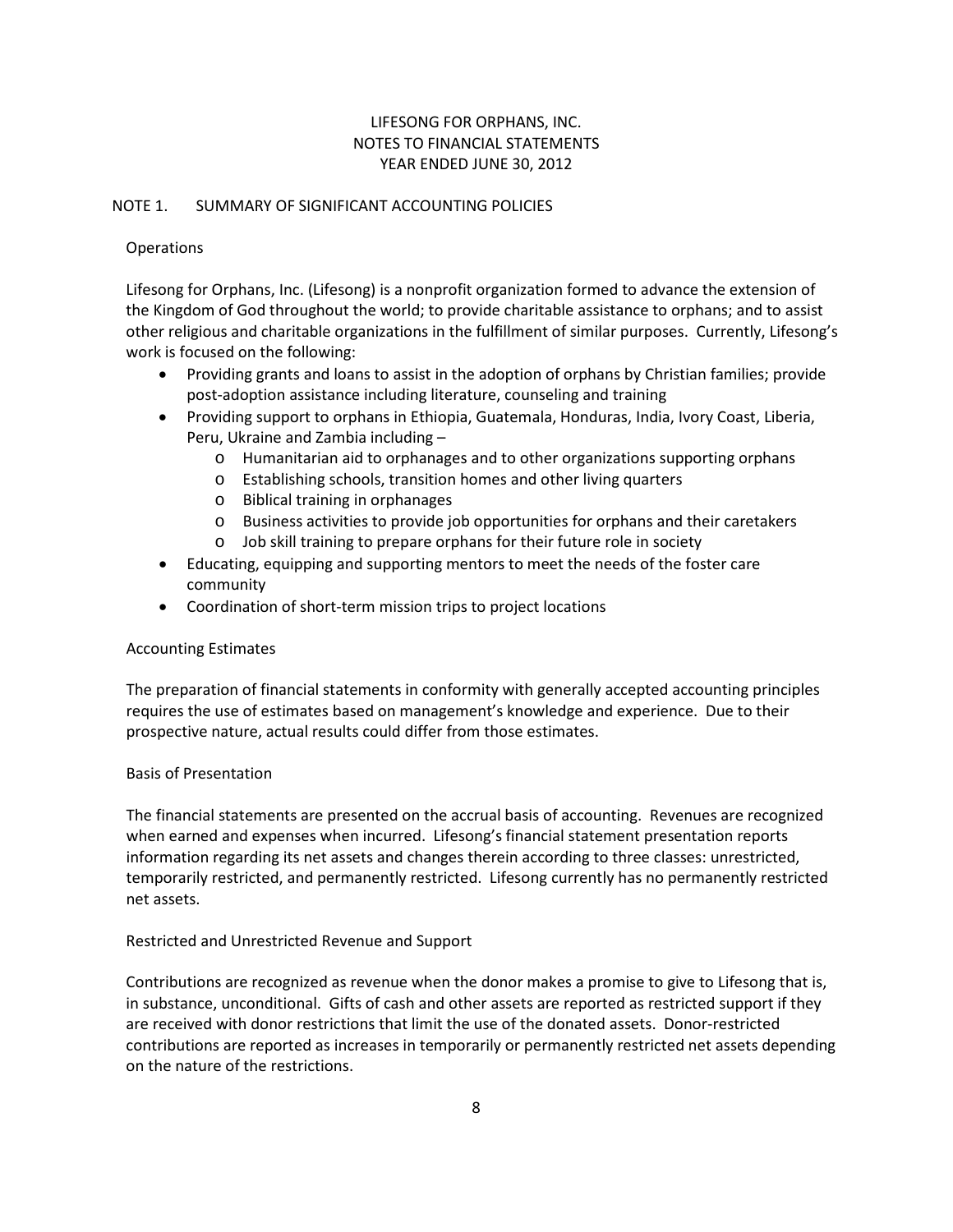When a restriction expires, (that is, when a stipulated time restriction ends or when the purpose of the restriction is accomplished), temporarily restricted net assets are reclassified to unrestricted net assets and reported in the statement of activities as net assets released from restrictions.

When received, gifts of land, buildings and equipment are reported as unrestricted support unless donor restrictions specify how the donated assets must be used. Gifts of long-lived assets with donor restrictions that specify how the assets are to be used and gifts of cash or other assets that must be used to acquire long-lived assets are reported as restricted support. Absent donor restrictions regarding the length of time those long-lived assets must be maintained, Lifesong reports expirations of donor restrictions when the donated or acquired long-lived assets are placed in service.

#### Cash, Mission Field Advances and Certificates of Deposit

At June 30, 2012, Lifesong maintained deposits with financial institutions that collectively exceeded the FDIC insured limit by approximately \$7,400. Management has determined collateral protection above the FDIC insurance limit is not necessary.

For purposes of the statement of cash flows, Lifesong considers all highly liquid investments with a maturity of three months or less when purchased to be cash equivalents. At June 30, 2012, Lifesong held no cash equivalents.

Periodically, Lifesong advances cash to missionary employees serving orphans at project locations. The missionaries file monthly reports with Lifesong's USA office showing uses of the funds and provide documentation for purchases following guidelines established by Lifesong management. All such foreign activity is included in these financial statements. Advances outstanding as of June 30, 2012 totaled \$161,348.

Certificates of deposit are recorded at cost which approximates fair value.

#### Notes Receivable

Lifesong has entered "covenant agreements" with Christian families who have adopted orphans. The agreements (recorded at face value) are unsecured, interest-free loans that assist the families with paying adoption expenses; repayment terms are on a covenant basis, as the Lord provides for the families. However, in establishing the covenant amounts, Lifesong management is aware of the federal tax refunds each family can reasonably expect (because of the federal adoption tax credit) and believes these refunds will provide the families with readily available resources for repayment.

Because of the nature of these agreements, a relatively small allowance for doubtful accounts has been established totaling \$4,200; management believes all other agreements are fully collectible. When an agreement is deemed uncollectible, it is simply forgiven. During the year ended June 30, 2012, agreements totaling \$8,540 were forgiven. Management bases its decisions regarding collectability on historical experience and specific knowledge regarding the finances of the families involved.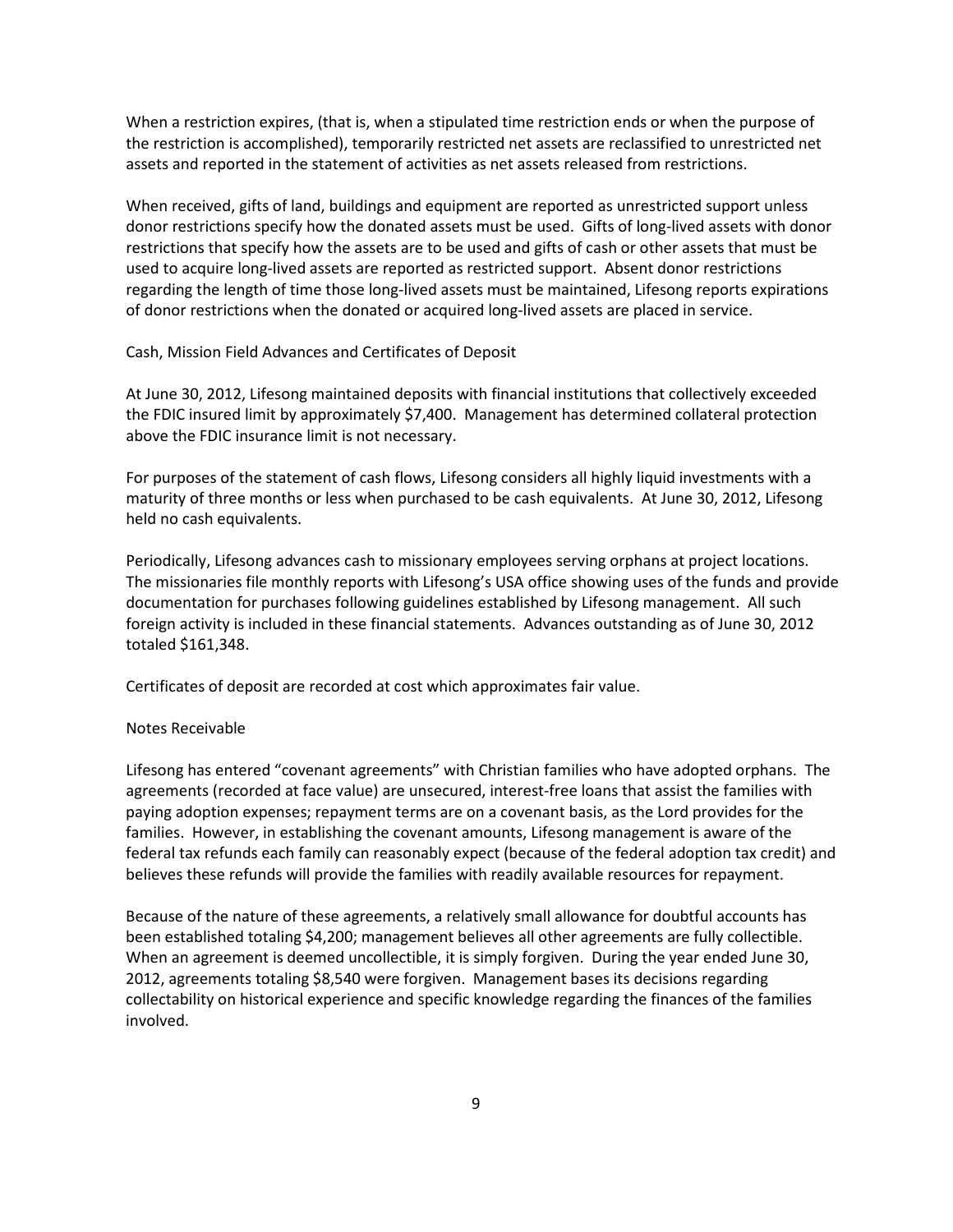As of June 30, 2012, these agreements are expected to be collected as follows:

| During the year ended June 30, 2013       | 432.591 |
|-------------------------------------------|---------|
| After June 30, 2013 through June 30, 2018 | 10,484  |
|                                           |         |
|                                           | 443,075 |
|                                           |         |

#### Property and Equipment

Property and equipment is stated at cost. When received, donated assets are capitalized at their estimated fair values at the date of receipt. Depreciation is provided over the estimated useful lives of the assets on a straight-line basis as follows:

| Office equipment                  | 5 to 7 years   |
|-----------------------------------|----------------|
| Transportation equipment          | 5 years        |
| <b>Buildings and improvements</b> | 40 years       |
| Land improvements                 | 10 to 20 years |

Management reviews the carrying value of property and equipment for impairment whenever events and circumstances indicate that the carrying value of an asset may not be recoverable from the estimated future cash flows expected to result from its use and eventual disposition.

The cost of maintenance and repairs is charged to income as incurred; significant renewals and betterments are capitalized. Depreciation was \$182,131 for the year ended June 30, 2012.

### Income Taxes

Lifesong is a charitable organization as defined in Internal Revenue Code Section 501(c)(3) and is therefore exempt from the payment of income taxes. Lifesong is subject to a tax on income from any unrelated business.

Lifesong has adopted the recognition requirements for uncertain income tax positions. Management has analyzed tax positions taken and believes that income tax filing positions will be sustained upon examination and does not anticipate any adjustments that would result in a material adverse affect on Lifesong's financial position, activities or cash flows. Accordingly, Lifesong has not recorded any reserves, or related accruals for interest and penalties for uncertain income tax position as of June 30, 2012.

Lifesong is subject to routine audits by taxing jurisdictions; however, there are currently no audits for any tax periods in progress. Lifesong believes it is no longer subject to income tax examinations for years prior to 2008.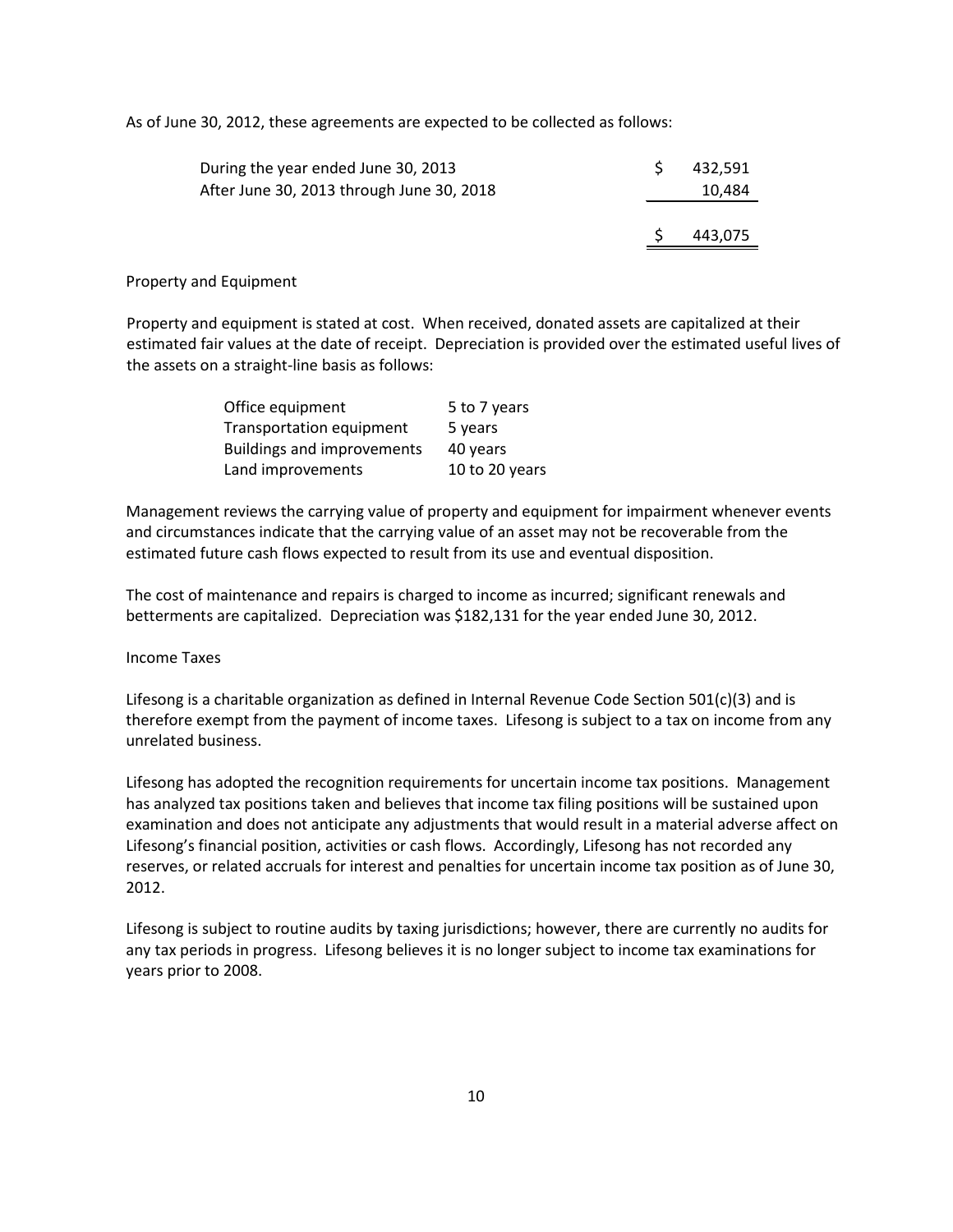# NOTE 2. CERTIFICATES OF DEPOSIT

Certificates of deposit have the following maturity dates as of June 30, 2012:

| June 30, 2013<br>1,256,601<br>S<br>June 30, 2014<br>250,000<br>June 30, 2015<br>500,000<br>2,006,601 | During the year ended - |  |
|------------------------------------------------------------------------------------------------------|-------------------------|--|
|                                                                                                      |                         |  |
|                                                                                                      |                         |  |
|                                                                                                      |                         |  |
|                                                                                                      |                         |  |
|                                                                                                      |                         |  |

At June 30, 2012, none of the certificates of deposit exceeded the FDIC limits at the respective financial institutions.

### NOTE 3. PROPERTY AND EQUIPMENT

Property and equipment as of June 30, 2012 consists of:

|                                   | United        |               |     |           |     |             |
|-----------------------------------|---------------|---------------|-----|-----------|-----|-------------|
|                                   | <b>States</b> | Ethiopia      |     | Guatemala |     | India       |
| Land                              | \$            | \$<br>31,136  | \$  | 750       | \$  |             |
| Land improvements                 |               | 28,535        |     |           |     |             |
| <b>Buildings and improvements</b> |               | 382,108       |     | 12,437    |     | 378,970     |
| Transportation equipment          | 14,000        |               |     |           |     | 25,258      |
| Other equipment                   | 118,692       | 29,911        |     | 3,000     |     | 24,634      |
| Leasehold improvements            | 271,979       |               |     |           |     |             |
| Accumulated depreciation          | (68, 607)     | (25,030)      |     | (740)     |     | (70,503)    |
|                                   |               |               |     |           |     |             |
| Total                             | \$<br>336,064 | \$<br>446,660 | \$  | 15,447    | \$  | 358,359     |
|                                   | Liberia       | Ukraine       |     | Zambia    |     | Total       |
| Land                              | \$<br>52,500  | \$<br>381,680 | \$  | 171,508   | \$. | 637,574     |
| Land improvements                 | 18,903        | 72,164        |     | 10,056    |     | 129,658     |
| <b>Buildings and improvements</b> | 75,000        | 1,289,201     |     | 284,945   |     | 2,422,661   |
| Transportation equipment          |               | 248,599       |     | 50,113    |     | 337,970     |
| Other equipment                   | 16,480        | 76,721        |     | 35,229    |     | 304,667     |
| Leasehold improvements            |               |               |     |           |     | 271,979     |
| Accumulated depreciation          | (10, 227)     | (380, 156)    |     | (46,090)  |     | (601,353)   |
| Total                             | \$<br>152,656 | \$1,688,209   | \$. | 505,761   |     | \$3,503,156 |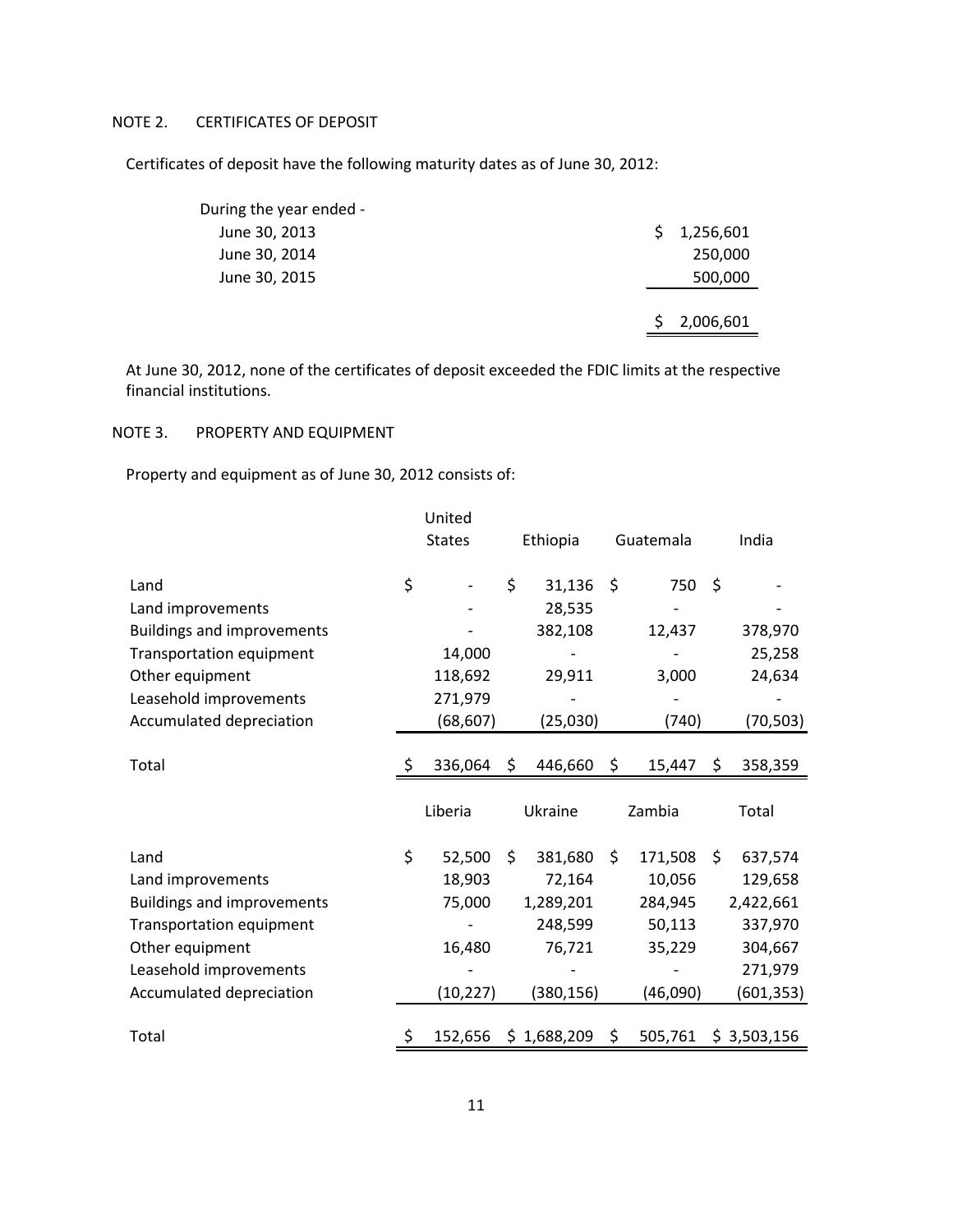# NOTE 4. TEMPORARILY RESTRICTED NET ASSETS

Temporarily restricted net assets as of June 30, 2012 are restricted for the following purposes:

| Adoption grants - specific Church and family funds | \$<br>3,426,105 |
|----------------------------------------------------|-----------------|
| Orphan care - Ethiopia                             | 182,261         |
| Orphan care - India                                | 14,513          |
| Orphan care - Ivory Coast                          | 9,111           |
| Orphan care - Peru                                 | 8,871           |
| Orphan care - Ukraine                              | 47,867          |
| Orphan care - Zambia                               | 318,242         |
| Mission trips                                      | 16,180          |
| Endowment fund                                     | 15,875          |
| For payment of management, general and             |                 |
| fund raising costs in future years                 | 510,000         |
|                                                    |                 |
|                                                    | 4.549.025       |

During the year ended June 30, 2012, net assets were released from donor restrictions by incurring expenses satisfying the restricted purposes specified by donors as follows:

| <b>Adoption grants</b>                 | \$<br>3,773,856 |
|----------------------------------------|-----------------|
| Orphan care - Ethiopia                 | 301,358         |
| Orphan care - Guatemala                | 34,038          |
| Orphan care - Honduras                 | 237,308         |
| Orphan care - India                    | 150,657         |
| Orphan care - Ivory Coast              | 5,128           |
| Orphan care - Liberia                  | 118,597         |
| Orphan care - Peru                     | 17,207          |
| Orphan care - Ukraine                  | 367,100         |
| Orphan care - Zambia                   | 493,791         |
| Orphan care - general                  | 8,247           |
| The Forgotten Initiative (foster care) | 59,123          |
| Mission trips                          | 257,035         |
| Endowment fund                         | 20,000          |
| Specific missionary support            | 66,978          |
| Leasehold improvements - US office     | 226,982         |
| Payment of management, general and     |                 |
| fund raising costs                     | 78,537          |
|                                        |                 |
|                                        | 6,215,942       |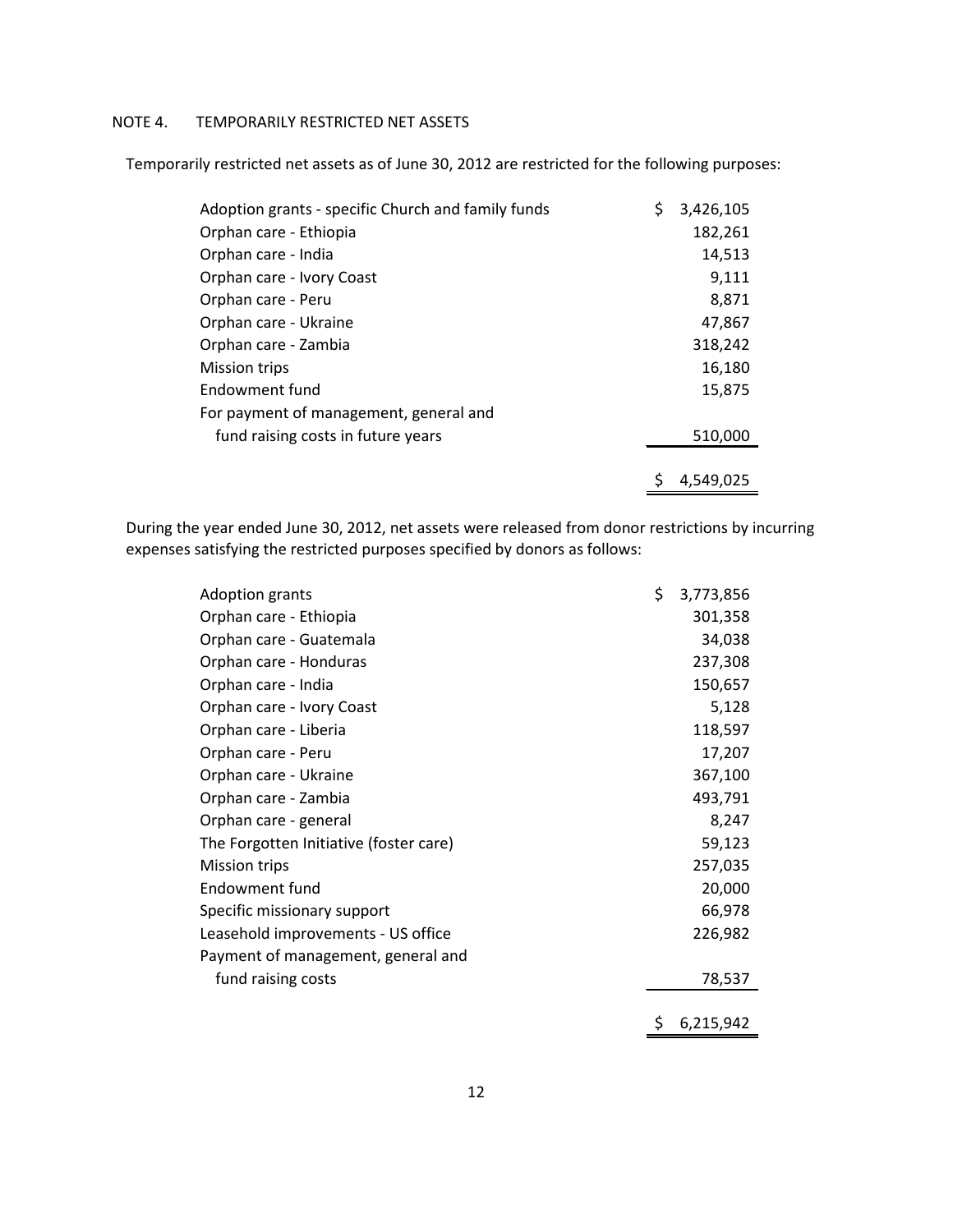#### NOTE 5. ENDOWMENT FUND

Over several years, donors within the same extended family have contributed a total of \$352,179 to Lifesong with the restriction of establishing an endowment fund in the name of the family. According to the family's wishes, Lifesong forwards money received to a donor-advised fund at National Christian Charitable Foundation, Inc. (NCF), a charitable organization as defined in Internal Revenue Code Section 501(c)(3). A member of this family and Lifesong's board president serve jointly as advisors of this donor-advised fund. This fund is established in furtherance of NCF's mission which is to enable faithful stewards to give wisely to further the Gospel of Jesus Christ.

Although Lifesong's board president is an advisor of this endowment fund, the fund is under the auspices of NCF and could be used for other charitable purposes in accordance with NCF's mission statement. Therefore, management of Lifesong has determined information regarding the endowment fund should be disclosed, but the fund should not be presented in these financial statements.

During the year ended June 30, 2012, Lifesong received \$35,875 from family members and transferred \$10,250 to NCF. Also during the year, NCF (through this donor-advised fund) contributed \$45,000 back to Lifesong for the adoption grant program. As of June 30, 2012, \$15,875 of restricted funds is on hand at Lifesong that is to be transferred to NCF. Also as of June 30, 2012 the value of the endowment fund totaled \$217,255 and was invested in money market and mutual funds.

#### NOTE 6. RELATED PARTIES

#### TMG Foundation

The president of Lifesong's board of directors is also president of the board of TMG Foundation (TMG), a charitable organization as defined in Internal Revenue Code Section 501(c)(3). As part of its mission, TMG has contributed funds to Lifesong sufficient to pay for all supporting activity costs that have not already been paid for by other revenue dedicated for this same purpose. An analysis of activity during the year ended June 30, 2012 follows:

| Supporting activities                               |   |          |
|-----------------------------------------------------|---|----------|
| Management and general                              | S | 259,305  |
| Fund raising                                        |   | 288,733  |
|                                                     |   |          |
| Total supporting activities                         |   | 548,038  |
| Other net revenues dedicated to pay for these costs |   | (83,071) |
|                                                     |   |          |
| Remaining amount                                    |   | 464.967  |

Unrestricted contributions from TMG during the year ended June 30, 2012 totaled \$435,685. TMG also contributed \$66,978 during the year and restricted these funds to pay for the personnel costs of individual missionaries (\$29,282 of these personnel costs are included in supporting activities).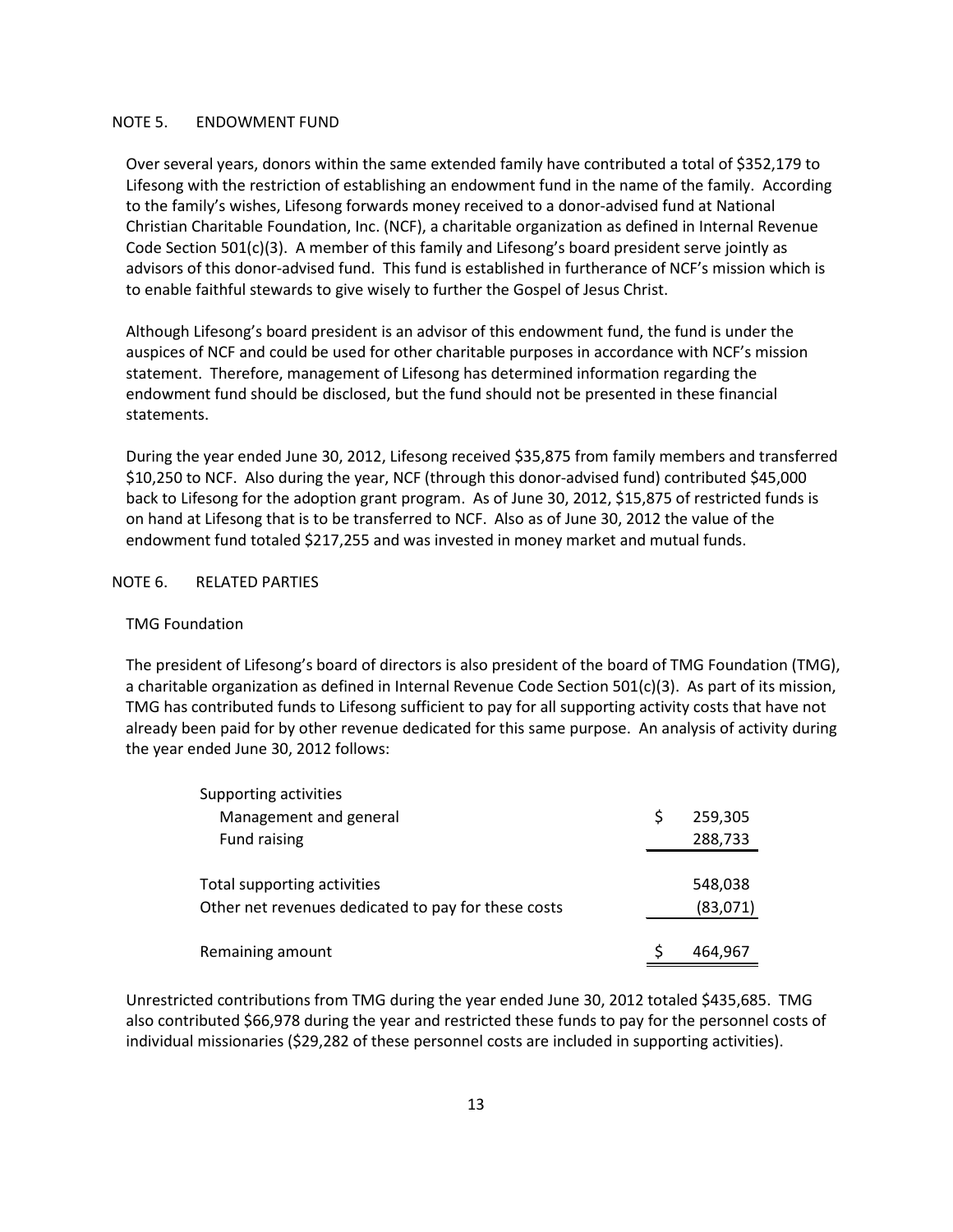Receivable from TMG Foundation as of June 30, 2012 was \$95,412.

Also, Lifesong provides TMG with services (management and fund raising), supplies, and use of facilities free of charge. Management has determined that the value of these items is not significant and therefore is not included in these financial statements.

Lifesong Legacy Fund, Inc.

The president of Lifesong Legacy Fund, Inc.'s (Legacy) board of directors is also a member of Lifesong's board of directors. Legacy is a charitable organization as defined by Internal Revenue Code Section 501(c)(3) that provides interest-free loans to adoptive couples. Through a formal agreement of association, the two organizations operate under separate boards of directors, but their relationship combines the strengths of both organizations for marketing and fundraising purposes. Lifesong provides Legacy with services (management and fund raising), supplies, and use of facilities free of charge. Management has determined that the value of these items is not significant and therefore is not included in these financial statements.

### NOTE 7. FOREIGN OPERATIONS

Lifesong's program operations conducted in foreign countries are subject to various political, economic and other risks and uncertainties inherent to those countries. Lifesong currently conducts operations in Ethiopia, Guatemala, Honduras, India, Ivory Coast, Liberia, Peru, Ukraine and Zambia.

In Honduras, Lifesong provides support through Tree of Life Missions, a charitable organization as defined in Internal Revenue Code Section 501(c)(3) that provides support to orphans in Honduras. In Ethiopia, Lifesong provides support through Misgana Ministries, NFP, a charitable organization as defined in Internal Revenue Code Section 501(c)(3) that provides support to orphans in Ethiopia. In the other project locations, Lifesong works with established, indigenous non-profit organizations to facilitate property ownership, employment of local personnel and other needs.

Each of these project locations is controlled through Lifesong's establishment and approval of their annual budgets and the provision of funding. Lifesong provides significant operating and capital funding for each of these organizations. Thus, all such foreign activity is included in these financial statements. Foreign source income recorded totaled \$74,123. Properties under the control of Lifesong in these foreign countries are indicated in Note 3 above.

## NOTE 8. RETIREMENT PLAN

Lifesong maintains a defined contribution retirement plan covering all employees that meet certain eligibility requirements. At the discretion of the board of directors, Lifesong may contribute an amount up to 3% of the annual compensation of each plan participant. The board of directors did not authorize any payments to the plan during the year ended June 30, 2012.